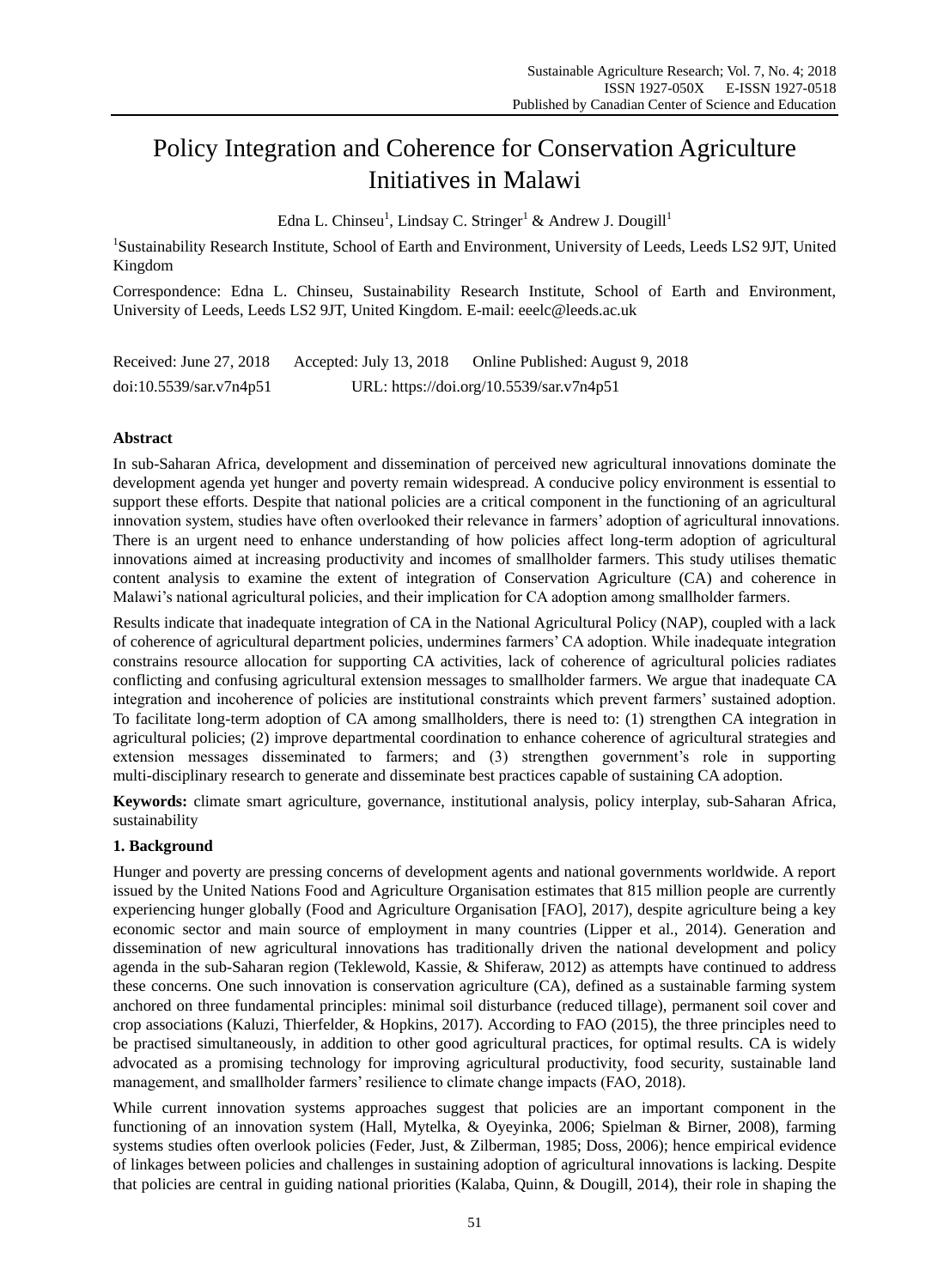context in which smallholder farmers operate and adopt innovations remains poorly understood. It is thus imperative to generate in-depth understanding of how national policies shape smallholders" adoption of agricultural development interventions, where livelihoods largely depend on agriculture.

The aim of this article is to analyse the role of national policies in smallholder farmers" adoption of CA in Malawi. The paper focuses on analysis of policy documents from across the Ministry of Agriculture, Irrigation and Water Development [MoAIWD], which has the mandate to implement all agriculture related activities in the country. Specific objectives are: (1) to analyse the extent of integration of CA in the relevant policy documents of the MoAIWD; (2) to analyse coherence of departmental strategies and guidelines for CA implementation; and (3) to examine implications of policy integration and coherence for smallholders" adoption of CA.

### *1.1 Theoretical Framework*

Policy integration refers to the extent to which a social, economic or environmental objective or consideration is embedded into (national) policy (Oberthur, 2009). Research on policy integration has mostly been devoted to assessing the extent of integration of international agreements into national policies (Stringer et al., 2009; Nilsson et al., 2012; England, Stringer, Dougill, & Afionis, 2018; Atela, Quinn, Minang, Duguma, & Houdet, 2016), while globally, integration of sectoral and departmental policies remains a common challenge (Oberthur, 2009). There is a critical lack of knowledge on the integration of agricultural considerations and issues at sectoral/sub-sectoral levels (Gomar, Stringer, & Paavola, 2014). Analysing integration of policies at lower governance levels is important to understand how policies at national level can affect adoption of agricultural interventions at the grassroots, since this is where policy intent translates into action.

Policy coherence relates to how two or more policies and/or their implementation arrangements interact in achieving their objectives (May, Sapotichne, & Workman, 2006). The effectiveness of policies (e.g. at national, sectoral or departmental level) may be either reinforced or undermined by other policies, producing either mutually-supporting or adverse outcomes (Dixon & Stringer, 2015; Lasco, Cruz, R. Pulhin, & J. Puhlin 2006; Soderberg, 2008). Coherence has become a crucial variable in policy analysis considering its importance in determining policy effectiveness (Atela et al., 2016). As national implementation arrangements often involve multiple sectors and stakeholders (Chandra & Idrisova, 2011), outcomes of one policy (e.g. sustainable food production) are often a sum of all decisions, policies and actions from more than one government agency (Glasbergen, 1996). However, research into coherence has mostly focussed on examining policies at ministerial governance levels (e.g. Kalaba et al., 2014; Atela et al., 2016) with little scholarly attention focusing on sub-sectoral/departmental policies at lower governance levels. Exploring coherence is necessary to identify where policy statements or actions in different departments are supporting or conflicting with each other in the context of CA, particularly given that CA is a multi-sectoral technology (Chinsinga & Chasukwa, 2015).

Cejudo and Michel (2017) argue that policy integration, and coherence are interrelated; such that poor integration, often emanating from poor coordination, culminates in incoherent policies. Similarly, Soderberg (2008), Stringer et al. (2012) and Kalaba et al. (2014) observed that different government sectors or agencies tend to work in isolation, and may produce antagonistic relationships which do not facilitate joint problem solving. When departments work independently, there is a lack of joint learning and long-term alignment of over-arching objectives across departments, resulting in contradictory messages and wastage of resources (England et al., 2018). Coherence in policies can be undermined when interests and policy issues pull in different directions, or they can be reinforced when they are in harmony (May et al., 2006). Stringer et al. (2009) noted that in Southern Africa, mutually supportive links between policy strategies are often poorly developed; such that even if overlaps exist, opportunities usually remain unexploited. For Malawian agriculture, Dougill et al. (2017) contend that multilevel institutional inefficiencies, policy conflicts and gaps limit the effectiveness of CA and sustainable land management agenda. Considering that policy integration and coherence are interlinked (Cejudo & Michel, 2017), simultaneous examination of integration and coherence of policies is necessary to generate insights to improve the policy environment in which smallholder farmers adopt and/or implement agricultural development interventions.

#### **2. Research Design and Methods**

# *2.1 Case Study*

Malawi provided an appropriate case for this study because despite CA being incorporated in Malawi's agricultural policies, as a strategy for improving agricultural production and resilience in smallholder farming systems (Mloza-Banda & Nanthambwe, 2010), adoption levels remain meagre with only 2% of the country"s smallholders practicing some form of CA (Kaluzi et al., 2017). This signals potential shortcomings in relevant policies *vis-a-vis* CA, considering that policies shape what gets prioritised and implemented. Additionally,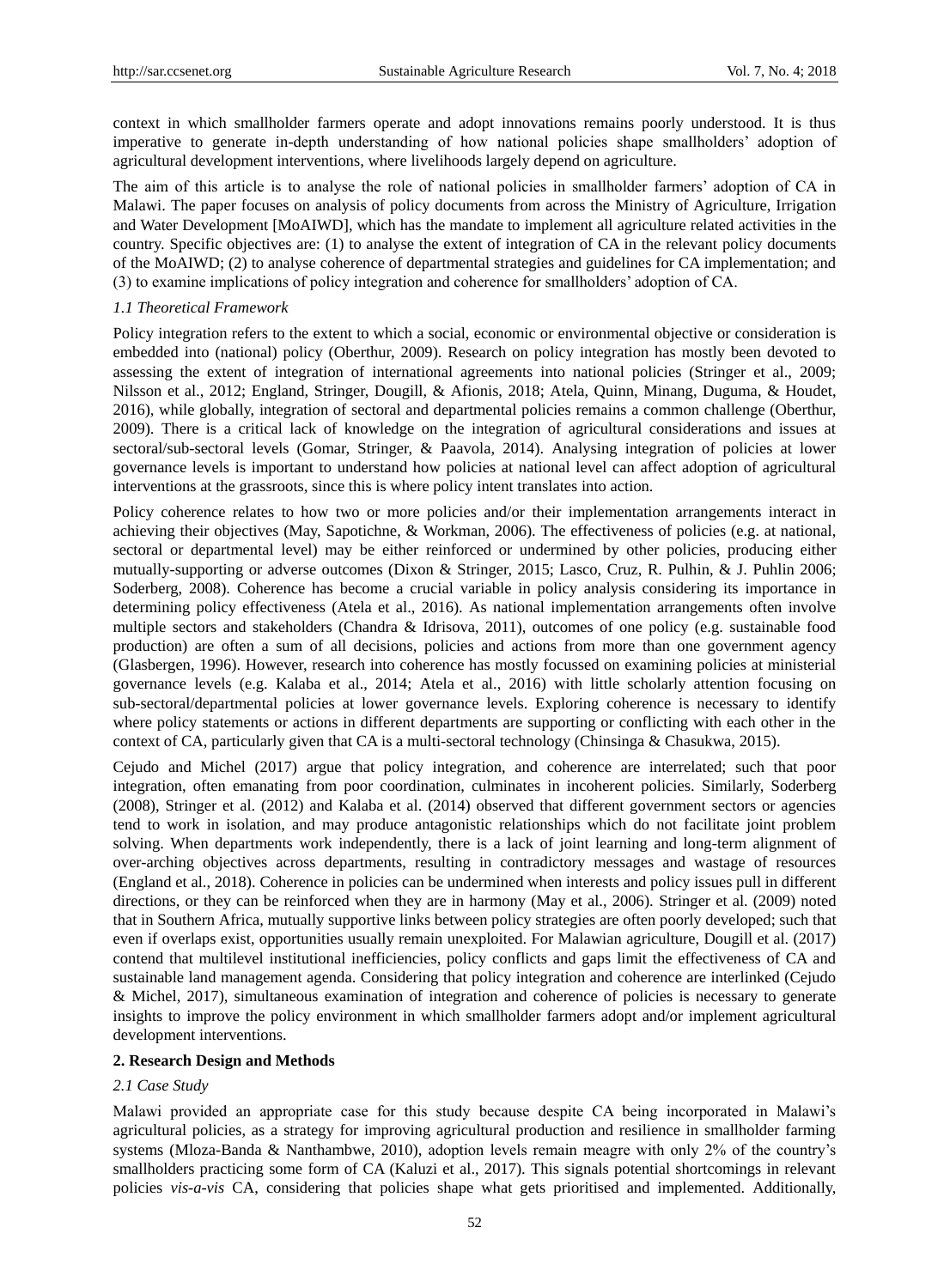organisational complexity of the Ministry of Agriculture, Irrigation and Water Development and its policy mechanisms (Chinsinga & Chasukwa, 2015) necessitate a better understanding of the agricultural policy environment. Improving the policy context for CA is important for Malawi's predominantly agrarian economy, with over 80% of the population relying on rain fed agriculture for their livelihoods (Malawi Government, 2016).

#### *2.2 Methods and Data Analysis*

Purposive sampling was used to select documentary materials for in-depth analysis, since what matters most in the choice and sample size of text for document analysis is the "richness of textual detail" (Waitt, 2010, pp 222), and its usefulness and relevance to the research objectives (Baxter & Eyles, 1997). The documents analysed were Malawi government sectoral policies as published by the different Departments across the Ministry of Agriculture, Irrigation and Water Development. To ensure document authenticity (Scott, 1990), selected policy documents were physically obtained from the relevant Ministry headquarters (Table 1).

|  |  | Table 1. Description of Malawi national policy documents analysed |
|--|--|-------------------------------------------------------------------|
|  |  |                                                                   |

| Policy document                                                 | Responsible sector       | Description                                                   | Analysis    |
|-----------------------------------------------------------------|--------------------------|---------------------------------------------------------------|-------------|
|                                                                 |                          |                                                               | focus       |
| National Agriculture Policy (NAP)                               | <b>MoAIWD</b>            | agriculture<br>(Malawi<br>National<br>policy<br><sub>on</sub> | integration |
|                                                                 |                          | Government, 2016)                                             |             |
| Agriculture<br>Sector-wide<br>Approach                          | MoAIWD                   | Programme-based agriculture investment plan                   | integration |
| (ASWAp) (under review)                                          |                          | outlining the national agriculture development                |             |
|                                                                 |                          | agenda (Malawi Government, 2010)                              |             |
| Guide to Agricultural Production and<br>MoAIWD (all Departments |                          | Departmental guidelines on good agriculture                   | coherence   |
| Natural Resources Management in                                 | in the Ministry)         | practices in Malawi (Malawi Government, 2012)                 |             |
| Malawi (GAPNRM)                                                 |                          |                                                               |             |
| for<br>Guideline<br>implementation of                           | MoAIWD (Department of    | Malawi<br>national<br>conservation<br>agriculture             | coherence   |
| conservation agriculture in Malawi                              | Resources<br>and<br>Land | (National Conservation)<br>guidelines<br>Agriculture          |             |
|                                                                 | Conservation)            | Task Force [NCATF], 2016)                                     |             |

*Note*. MoAIWD= Ministry of Agriculture, Irrigation and Water Development.

Policy documents were analysed using thematic content analysis (Bryman, 2016), which is a commonly used method for analysing textual data (Hay, 2010). Analysis of CA integration entailed systematically examining dominant narratives in the policy documents to establish the presence, prominence and context in which CA appears in the text. Criteria for assessing the extent of CA integration into policy documents were adapted from Mwase et al. (2014) (Table 2).

Table 2. CA integration assessment criteria adapted from Mwase et al. (2014)

| Rating      | Description                                                                                                         |
|-------------|---------------------------------------------------------------------------------------------------------------------|
| Very weak   | CA completely absent in the policy document                                                                         |
| Weak        | The policy does not explicitly mention CA but some aspects related to CA are specified                              |
| Moderate    | CA explicitly specified only in policy strategies and/or implementation plan                                        |
| Strong      | CA explicitly specified in policy objectives, strategies and monitoring and evaluation framework                    |
| Very strong | CA explicitly specified in policy objectives, strategies, monitoring and evaluation framework and funding mechanism |

Policy coherence was analysed through the perspective of policy interaction (Nilsson et al., 2012; Young, 2002). This entailed analysing implementation strategies derived from the Guide to Agricultural Production and Natural Resources Management, which contains the "how-to" technical knowledge from all Departments in the MoAIWD and is the reference manual for agricultural extension officers (Malawi Government, 2012). Interactions between the strategies were examined to determine their relationship with CA adoption. This entailed first compiling an inventory of strategies, from which a screening matrix (Soderberg, 2008) was developed. The next step was to isolate strategies relevant to CA, and to examine key interactions. Coherence with CA adoption was illustrated using criteria adapted from Nilsson et al. (2012) and Oberthur and Gehring (2006) denoted as: (1) positive - where Departmental activities support CA adoption (2) negative - where activities undermine or conflict with CA adoption or (3) neutral - where no clear effect on CA adoption was established. Data on key outcomes was displayed qualitatively to elucidate whether or not the policy implementation arrangements were mutually reinforcing, impeding or contradicting adoption of CA in Malawi.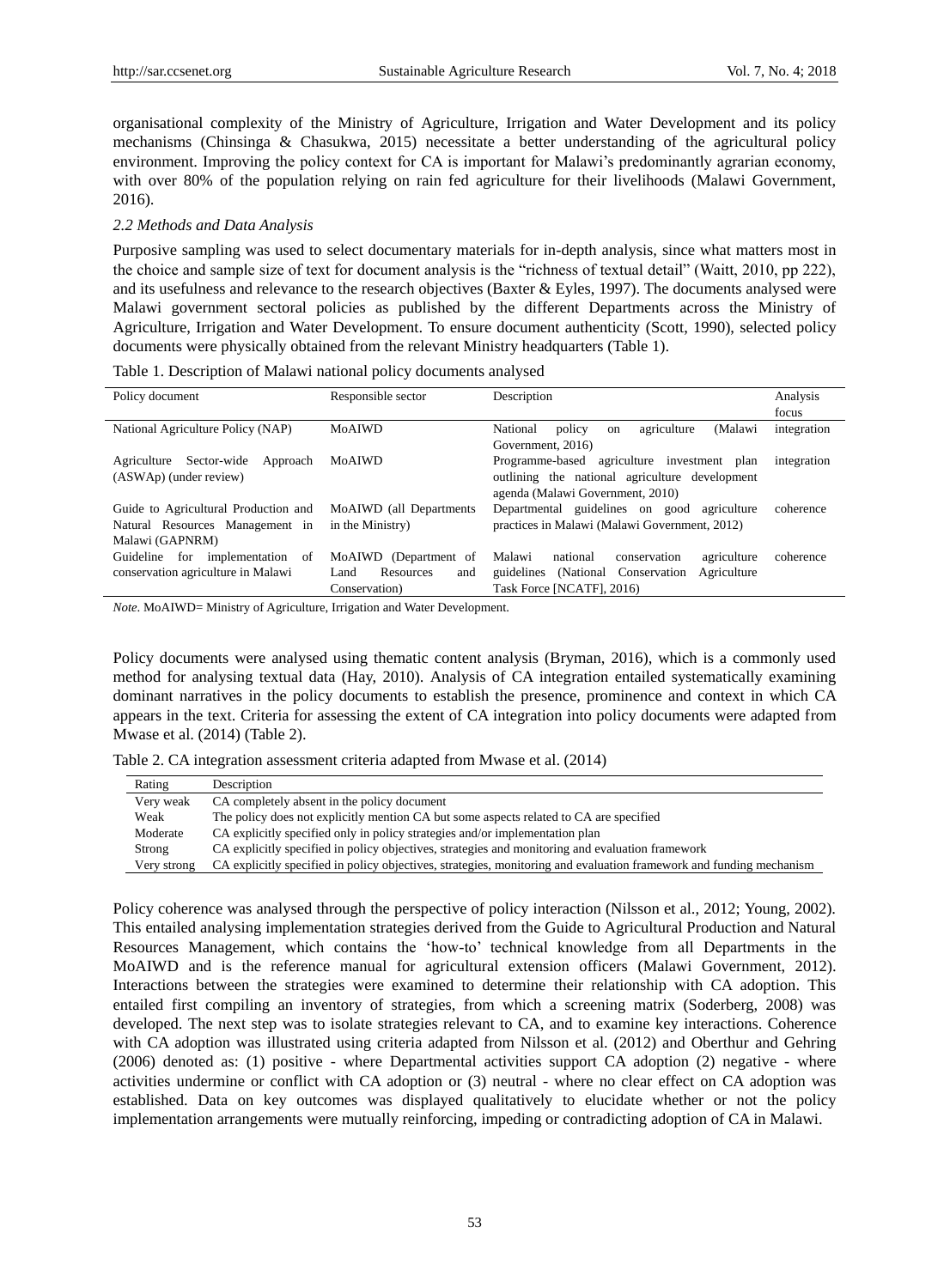# **3. Results**

*3.1 Extent of CA Integration in National Agriculture Policy (NAP) and Agriculture Sector-wide Approach (ASWAP)*

Although the NAP is the key policy document for agricultural development in Malawi, CA integration is moderate; it only appears at the lower level of the policy, in implementation plans, under "*promoting investments in climate smart agriculture and sustainable land and water management including integrated soil fertility management and conservation and utilisation of Malawi's rich agrobiodiversity"* (Malawi Government, 2016). Similarly, integration of CA in the ASWAp policy document is moderate. Absence of CA in broader policy statements (goals, objectives and priority areas) demonstrates that CA is insufficiently embeded as a priority national strategy for achieving agricultural goals and objectives. This suggests that CA lacks political recognition and support at the national governance level. Considering that no funding mechanisms are outlined in the NAP, availability of finances and other resources for implementing CA activities on the ground is uncertain.

Results show that failure to embrace CA more broadly underlies insufficient integration of CA in the agricultural policy documents, and is manifested by CA gaps and/or missed opportunities in relevant thematic policy areas (Table 3).

|                                        | Policy |              |
|----------------------------------------|--------|--------------|
| Key thematic policy area               | NAP    | <b>ASWAP</b> |
| Food security                          | X      | x            |
| Agricultural risk management           | X      | X            |
| Catchment restoration and conservation | X      | X            |
| Irrigation and rainwater harvesting    | X      | x            |
| Research and technology transfer       | X      | X            |
| Soil health                            |        |              |

Table 3. CA missed opportunities and gaps in key thematic policy areas

Note.  $x = gap$  identified;  $o = no gap$  identified.

The food security policy area of the NAP emphasises use of inorganic fertilisers, improved crop varieties, herbicides and pesticides. As a result, national priorities and resources have been biased towards these strategies (Chinsinga, 2011), at the expense of sustainable land and water management (SLWM) which includes CA. Considering that SLWM strategies are pre-requisite to any sustainable agricultural production system (Mwase et al., 2014), there is a case for stronger CA integration in agricultural policies. The current NAP was launched in 2016 with the overall goal "*to achieve sustainable agricultural transformation that will result in significant growth of the agriculture sector, increased incomes for farming households, improved food and nutrition security for all Malawians and increased agricultural exports"* (Malawi Government, 2016). CA has potential to improve yields especially in areas with sandy soils (Steward et al., 2018) and contribute to food security (FAO, 2018; Thierfelder et al., 2016). However, failure to recognise broader potential of CA undermines its incorporation in strategies for achieving food security goals in Malawi's agricultural policies.

Findings show that CA is mainly included in the NAP and ASWAP as a farm-level intervention under rain-fed agriculture, hence a gap exists under the policy thematic area of irrigation and rain water harvesting (Table 4). While the ASWAP articulates its purpose to: *"increase soil water and nutrient buffer capacity to ensure higher productivity of rain-fed crops"* (Malawi Government, 2010), the policy noticeably overlooks application of CA in irrigation farming. Similarly, the NAP overlooks CA in the sustainable irrigation development priority area; yet application of CA practices has potential to reduce problems of siltation of rivers/streams, reduced river flows, and moisture stress in crops constantly reported as major challenges in most irrigation schemes in Malawi (Department of Irrigation Services, 2015). Since implementation of CA principles of permanent soil cover and minimum soil disturbance improves water infiltration and water holding capacity of soil while reducing surface runoff and soil erosion (Njira & Nabwami, 2013), there is scope for stronger CA integration in sustainable irrigation development and catchment restoration and conservation thematic areas of NAP and ASWAp.

Though development partners such as FAO and other donors regard CA as an adaptation strategy to prolonged dry spells, CA is conspicuously missing in the NAP's agricultural risk management priority area, and ASWAp's climate change sub-component. For managing agricultural risk, the two policies have prioritised strategies such as: increasing adoption of drought tolerant crop varieties; promoting weather-index crop and livestock insurance and early warning systems; strengthening commodity exchange systems; and rainwater harvesting. Although CA is applicable for water harvesting strategies, it has not been explicitly included under the climate change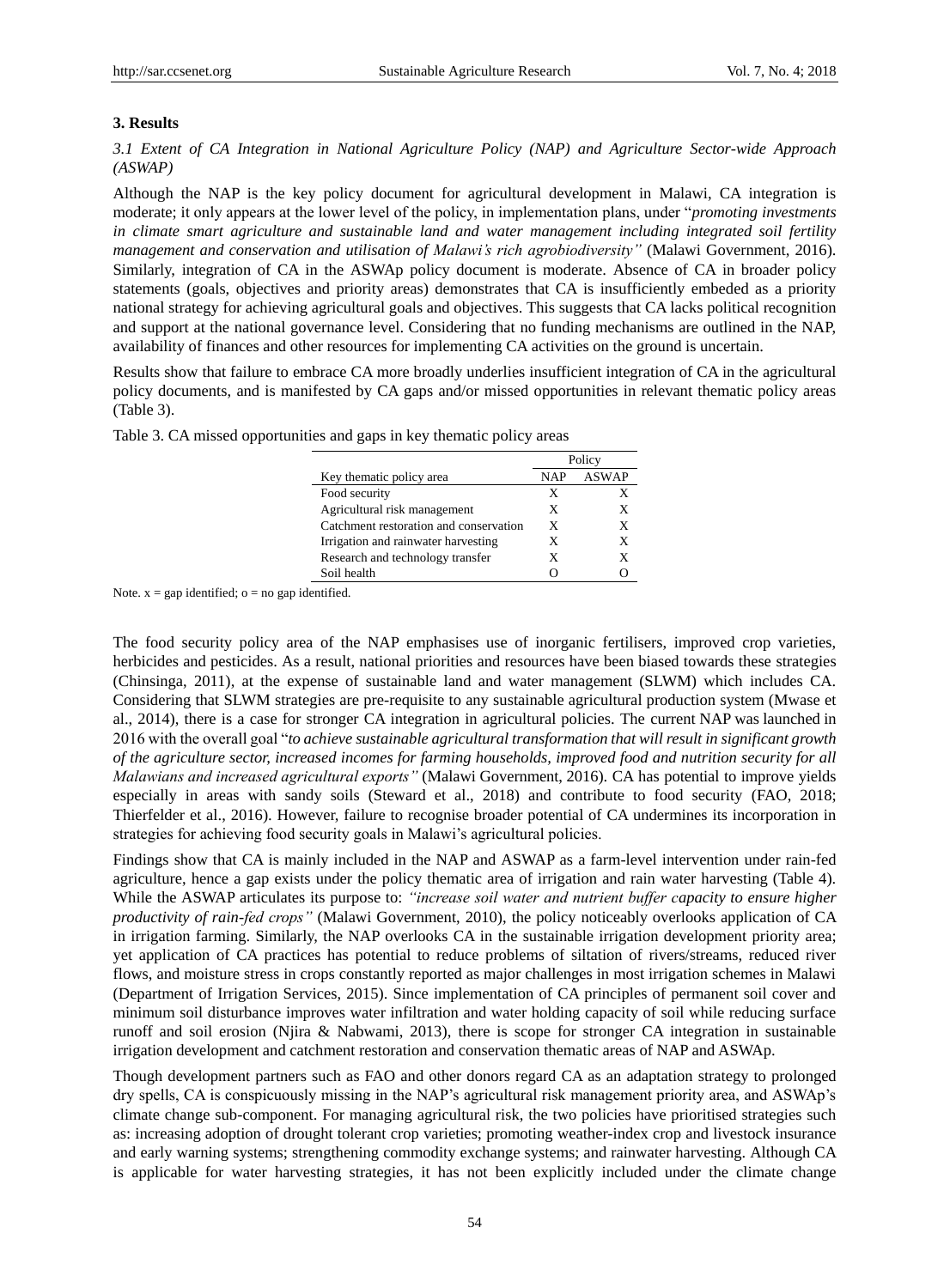sub-component. Lack of explicit mention of CA under the rainwater harvesting strategy practically excludes it from resources allocated for rainwater harvesting; in Malawi, rainwater harvesting is synonymous with construction of physical structures such as dams and underground or above-ground water tanks (Rainwater Harvesting Association of Malawi [RHAM], 2013). When used in conjunction with other agricultural risk-combating interventions, CA has the potential to capture and conserve rainfall *in-situ*, recharge ground water, thereby maintaining the water table within the root zone. Thus, CA may help prevent total crop failure especially in drought prone areas (NCATF, 2016; Thierfelder et al., 2016)**.**

Despite the need to generate more knowledge due to challenges and controversies associated with CA (Kirkegaard et al., 2014; Andersson & D"Souza, 2014; Glover, Sumberg, & Andersson, 2016), CA is not specifically mentioned among the policy priority research areas of the NAP. Evidence in the literature shows that there is growing need for adaptive research aimed at enhancing the performance of, and contextualising of, CA to different agro-ecological and social contexts (Whitfield et al., 2015)**.** Nevertheless, the NAP"s research mainly focuses on developing new, high yielding, disease-resistant, and drought-tolerant crop varieties. Thus, a gap exists for incorporating CA in the agricultural research agenda, including adaptive research and performance evaluation of technologies already developed and disseminated to smallholder farmers to enhance understanding of interactions among technological, social, political and environmental factors in adoption and dis-adoption decision processes. This would enable researchers and practitioners to obtain valuable evidence required to customise technologies to local contexts, necessary for enhanced and sustained adoption of agricultural innovations among smallholder farmers.

While broader engagement of relevant stakeholders in the CA innovation system is essential, implementation arrangements of the NAP have overlooked the role of several key stakeholders. Only a few organisations have been mentioned as having a role in CA: the MoAIWD"s three Departments of Land Resources and Conservation, Agricultural Extension Services and Agricultural Research Services, Non-Governmental Organisations (NGOs) and farmers" organisations. Other organisations and institutions have not been specifically included such as Departments of Crop Production, Animal Health and Livestock Development, Irrigation Services and Environmental Affairs; academic experts, International Agricultural Research institutions, Civil Society organisations (policy advocates) and the private sector (e.g. seed companies and agro-dealers). This questions the level of inclusiveness and involvement of stakeholders in the formulation of the policies. Excluding such important stakeholders is likely to lead to disjointed efforts in CA and raises the likelihood of both political and practical contradictions in policy, dissemination and/or agricultural extension, unfavourably affecting the operating environment of farmers. The following sections elucidate incoherencies in agricultural policies and their implication for CA.

#### *3.2 Incoherencies in Departmental Strategies of the MoAIWD*

Results of the analysis of coherence of departmental strategies of the MoAIWD unveiled both positive and negative interactions with CA (Table 4).

| Department   | Strategy being promoted                                            | Interaction with CA |
|--------------|--------------------------------------------------------------------|---------------------|
| <b>DCP</b>   | Tractor hire ploughs, ridgers & cultivators                        | -ve                 |
|              | Oxen hire ploughs & ridgers                                        | -ve                 |
|              | Herbicides and pesticides                                          | $+ve/-ve$           |
|              | Chemical fertilisers & hybrid seed                                 | $+ve/-ve$           |
|              | Crop diversification                                               | $+ve$               |
|              | Sasakawa planting method                                           | -ve                 |
|              | Deep ploughing & ridges                                            | -ve                 |
| <b>DAHLD</b> | Crop residues for livestock feed                                   | -ve                 |
|              | Improved pastures                                                  | $+ve$               |
|              | Off-pasture grazing                                                | -ve                 |
|              | Stall feeding                                                      | $+ve/-ve$           |
| <b>DLRC</b>  | Planting ridges (tied/box ridges, ridge alignment contour ridging) | -ve                 |
|              | Crop residue incorporation                                         | -ve                 |
|              | Minimum tillage                                                    | $+ve$               |
|              | Cover crops & mulching                                             | $+ve$               |
|              | Compost manure                                                     | $+ve/$ -ve          |
|              | Agroforestry                                                       | $+ve$               |
|              | Planting basins                                                    | $+ve$               |
|              | Vetiver hedgerows                                                  | $+ve/$ -ve          |
|              | Herbicides                                                         | $+ve/-ve$           |
| <b>DAES</b>  | Lead farmer approach                                               | $+ve/-ve$           |

Table 4. Key interactions between MoAIWD Departmental strategies and CA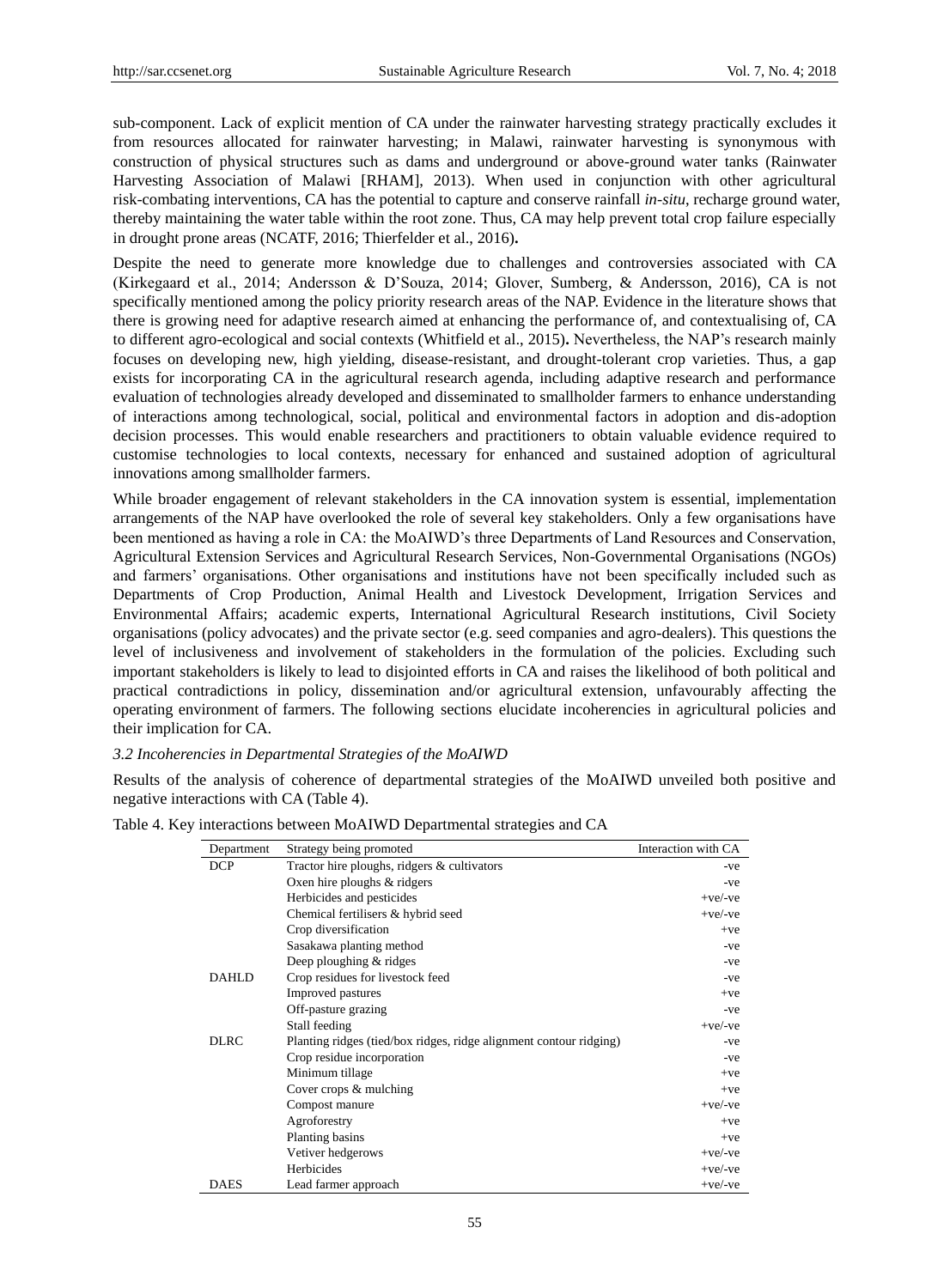*Note.* DCP= Department of Crop Production; DAHLD= Department of Animal Health and Livestock Development; DLRC= Department of Land Resources and Conservation (host department for CA); DAES= Department of Agricultural Extension Services; +ve= positive interaction; -ve= negative and/or conflicting interaction

Table 4 illustrates that numerous strategies exist across key departments of the MoAIWD that are incoherent with CA due to their negative interaction with CA principles and/or social-economic aspects of CA adoption. In addition, some strategies though apparently positive, have the potential to exert negative impacts on CA if poorly designed and executed, thus carrying a risk of undermining CA promotion efforts and/or adoption.

Promotion of conventional tillage strategies by the DCP and DLRC (Table 4) stands in conflict with the minimum soil disturbance pillar of CA. One of the national priority areas, to facilitate agricultural development as stated in the NAP, is to intensify farm mechanisation hence the promotion of tractor and animal-drawn ploughs, ridgers and cultivators by the DCP, being the host department of tractor and oxen hire programmes (Malawi Government, 2016). Also, the DLRC is self-conflicting as it simultaneously promotes tillage practices such as contour, marker and tied/box ridges as soil and water conservation measures, and CA (Table 4). Ploughing and ridging involve turning the soil every season and have been the benchmark of agriculture policy since the colonial era (Nanthambwe & Mulenga, 1999). While promotion of farm machinery is well intended to reduce the labour burden on farmers (Friedrich & Kassam, 2009), exclusion of CA compatible equipment such as soil rippers and specialised planting equipment in the NAP mechanisation strategy, in addition to the department"s promotion of conventional tillage practices, promulgate conflicting signals to extension agents and farmers, thereby undermining CA promotion efforts.

The DAHLD strategy of emphasising preservation of crop residues for livestock feed: "*collect, stack crop residues and protect them by thorn bush barriers"* (Malawi Government, 2012), constrains crop residue supply for CA farmers particularly in mixed crop-livestock systems. Although planting of vetiver grass is promoted for soil and water conservation purposes (Malawi Government, 2012), it is unsuitable for livestock feeding as compared to alternatives such as Rhodes grass (*Chloris gayana*) or Napier grass *(Pennisetum purpureum)* (Gondwe, 2015). Thus, emphasis on promoting vetiver grass by the DLRC intensifies conflicts over crop residues between livestock and CA. The DLRC also exacerbates competition for crop residues by promoting residue incorporation (to make compost *in-situ*), limiting the availability of mulch materials and undermining CA"s principle of continuous soil cover as farmers resort to applying very thin mulch (Chinseu, 2018). While compost manure is useful in improving soil health (Mereu et al., 2018), the strategy can reduce the availability of crop residues for CA mulching especially under smallholder farming conditions which typically produce insufficient biomass (Andersson & D'Souza, 2014; Baudron, Andersson, Corbeels, & Giller, 2011). Negative interactions of applying compost manure and crop residue mulch highlight the need to explore alternative strategies (such as liquid manure or cover crops) capable of minimising (unintended) negative consequences while enhancing CA synergistic interactions in the smallholder farming system.

While the sasakawa planting method is promoted by the DCP to optimise plant population and increase crop yield per unit area (Sasakawa Africa Association, 2007), the strategy contradicts the crop association pillar of CA, because it encourages maize monocropping. Locally known as the "one-one" planting method (Malawi Government, 2012), the sasakawa method of planting sends conflicting signals to CA farmers who are simultaneously advised by the DLRC to adopt intercropping in CA systems. This suggests that coordination between the DCP and DLRC is deficient, hence the propagation of inconsistent and incoherent strategies. Under such circumstances, extension messages disseminated to farmers are conflicting as departments push their agendas without synchronising with each other"s strategies. Similarly, incoherencies sowing confusion among smallholder farmers are also evident in Malawi's CA guidelines, shown in the next section.

#### *3.3 Incoherence of Malawi's CA Guidelines*

Although the CA guidelines are meant to "harmonise extension messages and minimise confusion and controversy over the definition and practice of CA in Malawi" (NCATF, 2016), inconsistencies and contradictions exist (Table 5).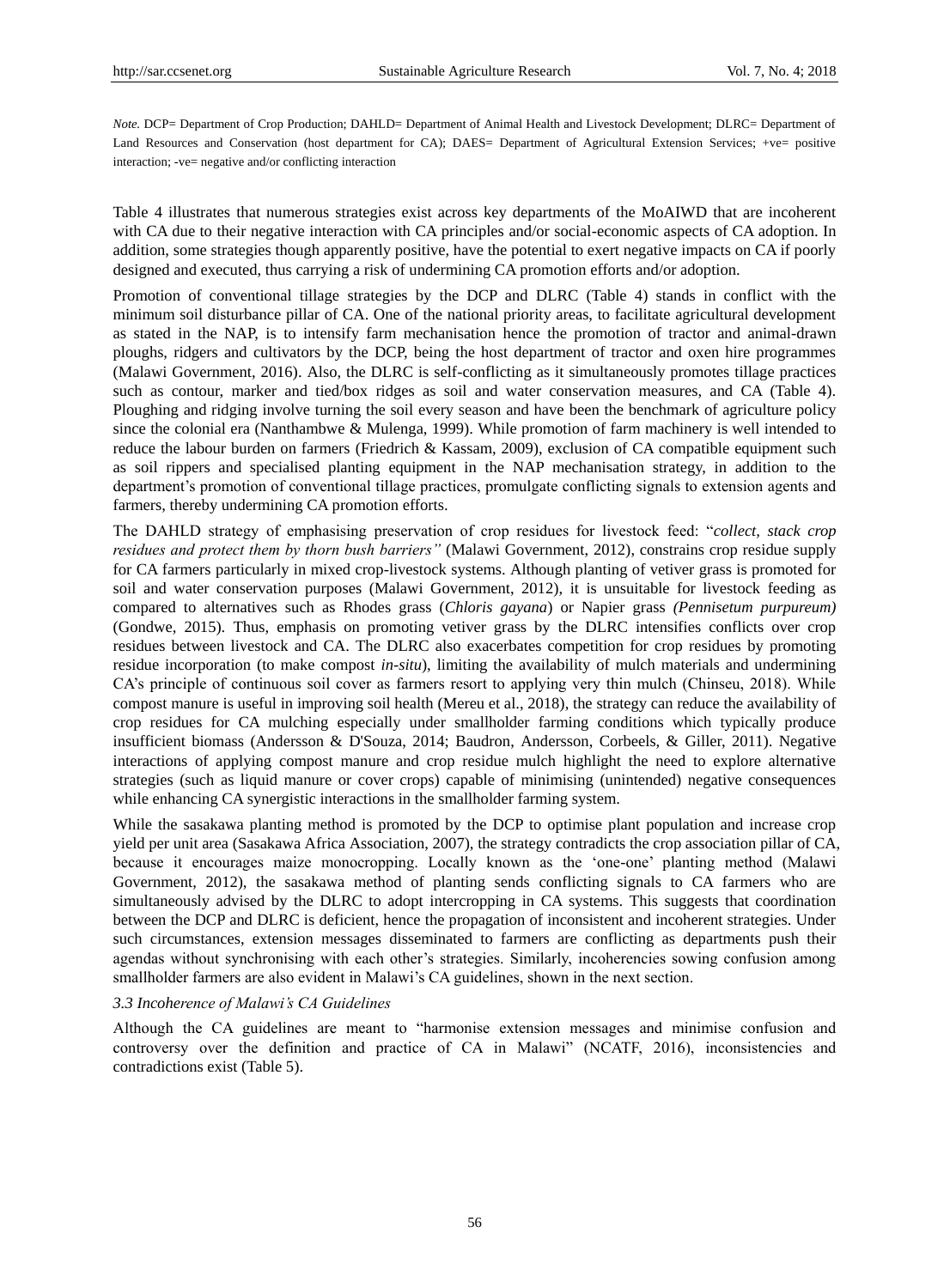|  |  |  | Table 5. Incoherencies, controversy and contradictions in Malawi's CA guidelines (NCATF, 2016) |
|--|--|--|------------------------------------------------------------------------------------------------|
|  |  |  |                                                                                                |

| Extract from the CA manual                                                                                                                                                                    | Elucidation/Remarks                                                                                                                                                                                                                                                                                                                                                           |
|-----------------------------------------------------------------------------------------------------------------------------------------------------------------------------------------------|-------------------------------------------------------------------------------------------------------------------------------------------------------------------------------------------------------------------------------------------------------------------------------------------------------------------------------------------------------------------------------|
| (NCATF, 2016)                                                                                                                                                                                 |                                                                                                                                                                                                                                                                                                                                                                               |
| "CA produces higher and more stable yields<br>under variable rainfall" (p3)                                                                                                                   | Yield increases under CA take time $(55 \text{ years})$ . This may raise false expectations<br>particularly among smallholder farmers who largely expect immediate benefits.                                                                                                                                                                                                  |
| "Achieving the benefits of CA necessitates the<br>adoption of practices that require a break in<br>cultural norms such as ploughing, ridging and<br>keeping the fields completely clean" (p3) | Inconsistent with other pronouncement in the same document stating that "one of the<br>attractive features of $CA$ is compatibility with common methods of planting" $(p8)$                                                                                                                                                                                                   |
| "Minimum soil disturbance is fundamental and<br>non-negotiable" p9                                                                                                                            | Minimum soil disturbance refers to no-till system. Inconsistent with document<br>sentiments of the need for flexibility to adapt CA to local circumstances and farmer<br>preferences: "adapt CA with farmer-specific circumstances" p29, and "adapting a<br>technology to their specific needs and circumstances is crucial to attract interest in<br><i>adoption</i> " (p28) |
| CA's effectiveness, simplicity and affordability<br>without explicit needs for inputs and tools is a key<br>feature to attract adoption" (p8)                                                 | Conflicts with another section of the same guidelines which has included inorganic<br>fertilisers, hybrid varieties, herbicides, jab planters and soil rippers in " <i>Malawi's system</i><br>of $CA$ " (p9); these inputs are deemed expensive by smallholder farmers who also<br>perceive CA to be complex                                                                  |

Although the NCATF guidelines acknowledge that "*CA is a soil and water conservation practice rather than a soil fertility practice per se*" (p14), they simultaneously offer contradicting sentiments which seem to discourage the use of planting basins, the most appropriate *in-situ* water conservation practice for the Malawi context. While emphasising no-till systems, the guidelines have amplified negative aspects of planting basins while down-playing their benefits: *"Digging planting basins involves significant soil disturbance and labour for digging"*(p 15), and "*In Malawi...the added value of water conservation in basins has not been established against the high labour cost of digging basins" (p55).* Consequently, planting basins have been excluded from the frame of "*Malawi's system of CA*" (p9), yet the need to harvest rainwater *in-situ* is often a primary motivation for many CA farmers in Malawi*,* more importantly in the wake of frequent dry spells regularly experienced in Malawi in recent years and projected into the future (Sutcliffe, Dougill, & Quinn, 2016). In addition, research needs identified in the CA manual have only specified economic and biophysical studies "*to provide evidence of its [CA] performance*" (p29), and have overlooked social-cultural and institutional analyses that can broaden understanding of farmers" adoption, up-scaling or dis-adoption decisions. Multidisciplinary analyses would be more useful in generating relevant knowledge to inform policy and aid modification and/or tailoring CA projects to farmers" unique conditions, necessary for achieving more sustained adoption/up-scaling of CA.

## **4. Discussion**

Although CA is a dominant rhetoric in agricultural development arena in Malawi, its integration in national agricultural policies remains inadequate to support its effective uptake. Findings in this article reveal poor integration of CA in the country"s dominant agricultural policies, despite stated intentions of promoting SLWM as a means of achieving sustainable agriculture production and resilient socio-economic development. Inadequate integration of CA in the NAP diminishes chances of CA benefiting from national priority funding; considering that Malawi government annual budgets are finalised at the national level at the Ministry headquarters, where national objectives and strategies get re-prioritised following numerous prioritisations at lower levels of government. Therefore, even though CA features at lower policy levels in implementation plans, poor allocation of human and financial resources is inevitable, and this undermines implementation of CA activities on the ground (Lasco et al., 2006). As argued by Kalaba et al. (2014), policy strategies and actions that are prioritised at national level stand a better chance of being implemented because sufficient financial as well as technical resources are allocated due to strong support at the top level of governance. Since CA support at the top governance level is weak, financial and human resources for carrying out CA activities feature as one of the commonly cited institutional constraints in CA implementation (Dougill et al., 2017).

Narrow perspectives on CA in the agricultural policy documents, where CA is mainly viewed as a farm level technology for rain-fed agricultural production, have restricted inclusion of CA in other relevant policy areas. The limited awareness of CA and its broader applicability in achieving broader agricultural policy objectives signifies weak collaboration among researchers, practitioners and policy makers within the CA innovation system. This has hindered broader integration of CA in key policies and undermined potential to demonstrate multi-functionality of CA, thereby diminishing its stature in the policy arena. Strengthening stakeholder collaboration within the CA innovation system and greater advocacy in policy are thus paramount in deepening CA awareness and integration (Dougill et al., 2017).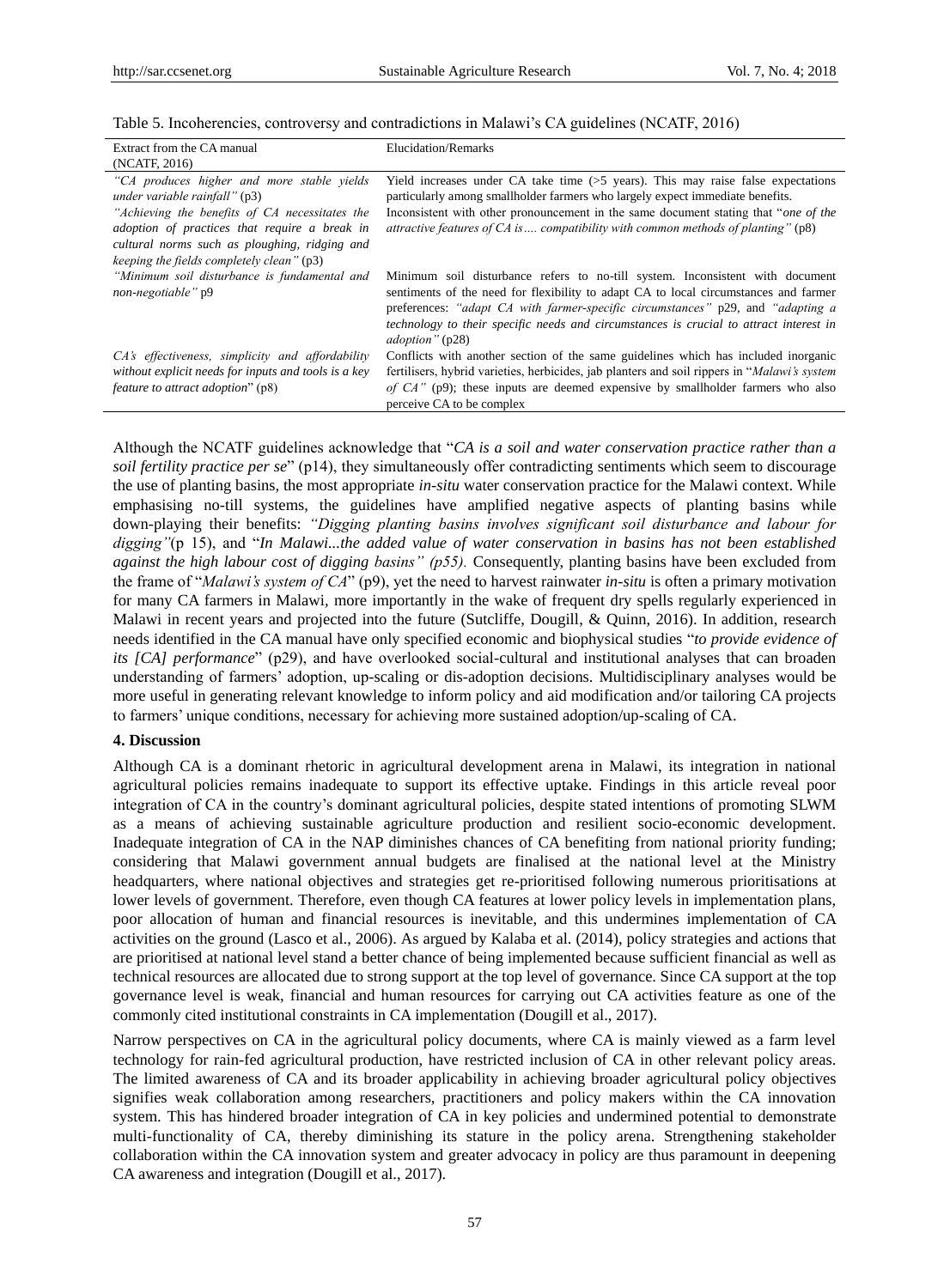Inadequate incorporation of CA in the government's research agenda of key policies has led to NGOs dominating CA research, with arguably limited and potentially biased research agendas (Wood, Dougill, Quinn, & Stringer, 2016). As evidence from independent local research is sparse, key policy documents are disproportionately informed by evidence generated by NGOs with funding from international donor agencies. For instance, the CA guidelines for Malawi, endorsed and adopted by the national conservation agriculture task force (NCATF) and the MoAIWD, are a mirror image of Total Land Care's CA implementation guidelines and approach (see Total Land Care [TLC], 2015 and NCATF, 2016). Overreliance on NGOs" evidence, which is primarily generated to serve international donor interests (Escobar, 1995), potentially undermines stakeholder consensus in development of a robust and widely acceptable national CA policy.

Without highlighting CA research in the NAP and ASWAp, resource mobilisation for local CA research becomes challenging; since the government"s research agenda emphasises development of new varieties that are drought tolerant, disease resistant and high yielding in response to challenges of declining agricultural productivity and weather-related risks (Malawi Government, 2016). However, the literature widely acknowledges the need for more research to adapt and contextualise CA to achieve sustained adoption (Twomlow & Delve, 2016; Baudron, Thierfelder, Nyagumbo, & Gerard, 2015; Andersson & D'Souza, 2014). In the Malawi CA guidelines, a narrow research agenda, focused on biophysical and economic analyses to support the efficacy of CA, has overlooked the important role of participatory and interdisciplinary social and political-institutional aspects of CA, which are crucial for sustaining adoption among smallholder farmers (Friedrich, Kassam, & Taher, 2009). Lack of a robust CA research programme has led to paucity of local evidence pertaining to social, political, and institutional features which shape the environment and experiences of farmers implementing CA.

This article reveals that insufficient CA integration in agricultural policies contributes to incoherencies of agricultural department policies. For instance, while the DLRC is the lead department for promoting CA, collaborative linkages with other departments are not well defined, therefore CA is not broadly embedded in other departmental strategies. As a result, the strategies are not well synchronised for coherence with CA, leading to conflicts with CA (Table 4). While the Crops Department is rationally mandated to modernise and mechanise agriculture by promoting tractor-drawn or oxen-drawn ploughs, cultivators and ridgers, exclusion of specialised CA equipment puts the strategy in conflict with CA"s minimum soil disturbance principle, which discourages ploughing or ridging (Derpsch, Friedrich, Kassam, & Hongwen, 2010; African Conservation Tillage Network, 2016). Similarly, promotion of residue incorporation by the DLRC and DAHLD"s crop residue livestock strategies have negative impacts on CA"s pillar of continuous soil cover, as they limit availability of mulch materials in smallholder communities and thus negatively affect CA adoption. While concurring with Cejudo and Michel (2017) in observing interconnectedness of policy integration and coherence, this study emphasises that stronger CA integration into agricultural policies, coupled with strong collaboration among relevant stakeholders, is necessary to improve the policy environment in which smallholders operate. This may facilitate sustained implementation of CA leading to durable impacts of agricultural innovations more broadly.

Though aimed at being the handbook for CA implementation, the CA guidelines contain inconsistencies and controversies capable of undermining CA. Notably, despite calling for flexibility in CA dissemination to adapt CA to local contexts, the CA guidelines demonstrate rigidities in dissemination approaches exemplified by declaring that no-till system is "*non-negotiable'* (NCATF, 2016; TLC, 2015). Rigidity in CA projects may fuel farmers" perceptions of being "forced" to adopt CA configurations pre-determined by promoters as reported in the literature, disregarding local needs and aspirations, thereby jeopardising local project ownership (Wood et al., 2016). In addition, rigid farming regimes are unable to effectively cope with current and future stresses therefore limit their adaptive capacity and growth (Dixon & Stringer, 2015). Similarly, Dyer et al. (2014) emphasise flexibility and two-way communication as essential in CA project design. As "*one size does not fit all*" in project or programme design (Young, 2003 p390), Giller et al. (2015); Twomlow and Delve (2016) recommend a flexible CA package and a non-purist approach, to fit CA with farmers" unique situations and motivations for sustained adoption to occur. While the CA guidelines are meant to act as main tool for promoting CA, rigidities and inconsistent statements therein reinforce organisational practices that ignore farmers" aspirations, motivations and/or local context, which constrain adoption.

#### **5. Conclusion**

This article has examined CA integration and coherence of agricultural policies, and their possible implications for CA adoption. Findings indicate that integration of CA in the NAP is insufficient, and coherence of agricultural departmental strategies, in the context of CA in Malawi, is lacking. These policy deficiencies are mainly propelled by narrow focus of CA in the sectoral policies; weak political support for CA; poor sub-sectoral collaboration and coordination; poor knowledge-exchange in planning and implementation; and un-harmonised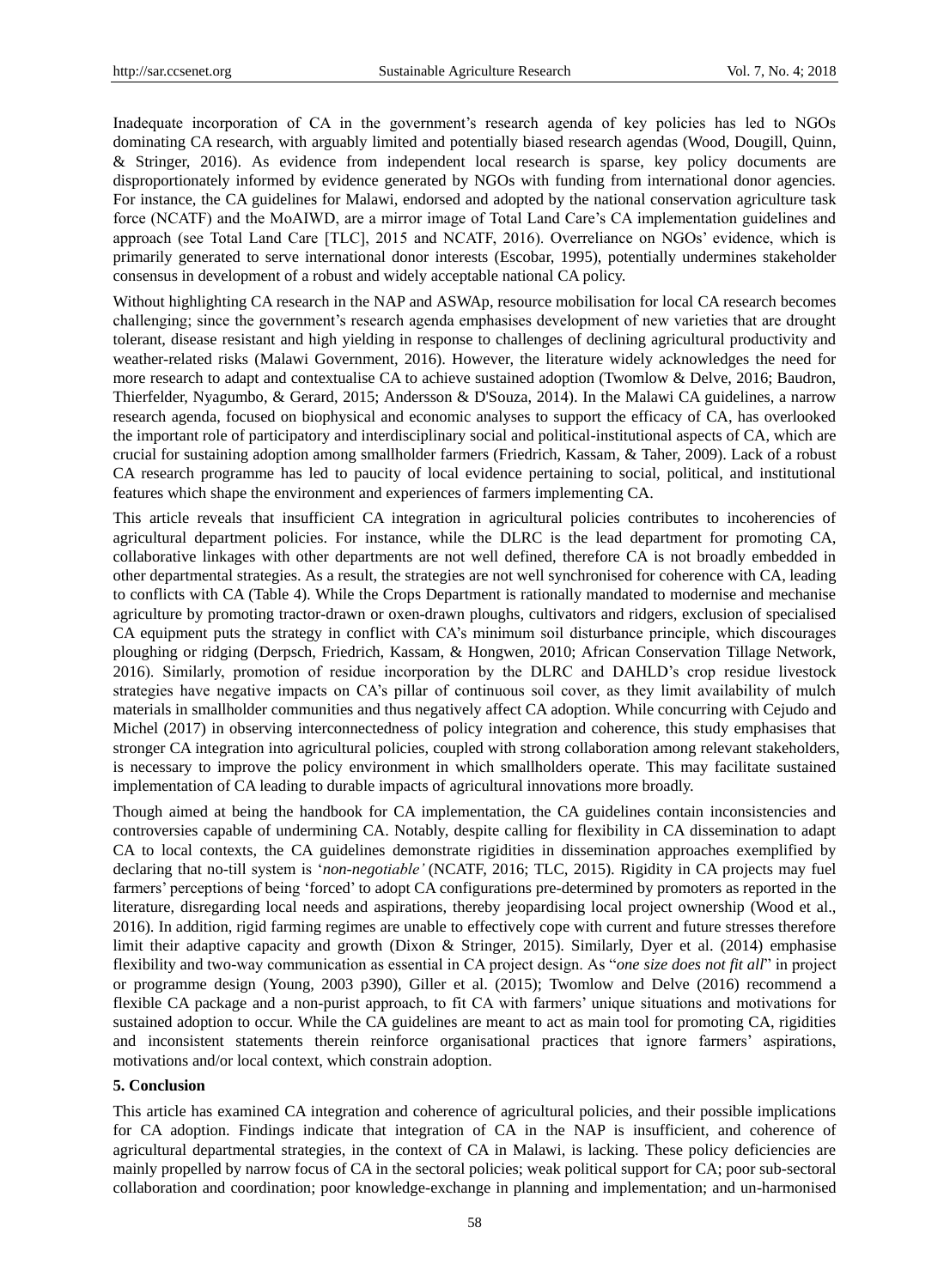departmental strategies. Deficient CA integration and lack of coherence for CA in agricultural department strategies engender institutional constraints which potentially impinge adoption. These findings show that there is need to strengthen multidisciplinary research and engagement with policy makers and processes and raise awareness of the potential of CA, with a view to enhancing CA integration in relevant national policy objectives. Improved collaboration among relevant agricultural stakeholders is needed to enhance CA-coherence of agricultural strategies. This could be achieved through the new National Agricultural Investment Plan and National Resilience Strategy being developed, which present opportunities for greater coherence in policy planning in Malawi.

Our article makes an important contribution to a body of literature on agriculture and sustainability in sub-Saharan Africa through critical policy analysis to demonstrate how policies at national level may influence adoption of agricultural innovations at the grassroots. By analysing the extent of integration of CA and coherence of policies, the article has unveiled policy narratives capable of undermining adoption. The study provides empirically grounded knowledge vital for improved decision-making and project design of agricultural interventions, applicable to similar situations in sub-Saharan Africa. This knowledge may facilitate shifts in farming system practices towards sustainable agricultural development in the region.

#### **Acknowledgements**

This study was funded by the Commonwealth Scholarship Commission.

#### **References**

- African Conservation Tillage Network. (2016). *International Conservation Agriculture advisory panel for Africa (ICAAP-Africa).* Nairobi: African Conservation Tillage Network (ACT).
- Andersson, J. A., & D'Souza, S. (2014). From adoption claims to understanding farmers and contexts: A literature review of conservation agriculture (CA) adoption among smallholder farmers in Southern Africa. *Agriculture, Ecosystems and Environment, 187*, 116-132. https://doi.org/10.1016/j.agee.2013.08.008
- Atela, J., Quinn, C. H., Minang, P. A., Duguma, L. A., & Houdet, J. A. (2016). Implementing REDD+ at the national level: Stakeholder engagement and policy coherences between REDD+ rules and Kenya's sectoral policies. *Forest Policy and Economics, 65*, 37-46. https://doi.org/10.1016/j.forpol.2016.01.003
- Baudron, F., Thierfelder, C., Nyagumbo, I., & Gerard, B. (2015). Where to Target Conservation Agriculture for African Smallholders: How to Overcome Challenges Associated with its Implementation? Experience from Eastern and Southern Africa. *Environments, (2)*, 338-357. https://doi.org/10.3390/environments2030338
- Baudron, F., Andersson, J., Corbeels, M., & Giller, K. (2011). Failing to Yield? Ploughs, Conservation Agriculture and the Problem of Agricultural Intensification: An Example from the Zambezi Valley, Zimbabwe. *Journal of Development Studies, 1*(1), 1-28. https://doi.org/10.1080/00220388.2011.587509
- Baxter, J., & Eyles J. (1997). Evaluating Qualitative Research in Social Geography: Establishing Rigour in Interview Analysis. *Trans Inst Br Geogr*, 505-525. https://doi.org/10.1111/j.0020-2754.1997.00505.x
- Bryman, A. (2016). *Social research methods (5th edition).* Oxford: Oxford University Press.
- Cejudo, G., & Michel, C. (2017). Addressing fragmented government action: Coordination, coherence, and integration. *Policy Sciences, 50*(4), 745-767. https://doi.org/10.1007/s11077-017-9281-5
- Chandra, A., & Idrisova, A. (2011). Convention on Biological Diversity: A Review of National Challenges and Opportunities for Implementation. *Biodiversity and Conservation, 20*(14), 3295-3316. https://doi.org/10.1007/s10531-011-0141-x
- Chinseu, E. L. (2018). *Smallholder farmers'dis-adoption of agricultural technologies: The case of conservation agriculture in Malawi* (PhD thesis, University of Leeds, Leeds, United Kingdom). Retrieved from http://etheses.whiterose.ac.uk/20773
- Chinsinga, B., & Chasukwa, M. (2015). *Agriculture and climate change policy: Processes, decision makers and implementation instruments.* Lilongwe: FAO.
- Chinsinga, B. (2011). Seeds and subsidies: The Political Economy of Input Programmes in Malawi. *IDS Bulletin, 42*(4), 59-68.
- Department of Irrigation Services. (2015). *Semi-annual progress report.* Lilongwe: Ministry of Agriculture, Irrigation and Water Development, Lilongwe Irrigation Services Division.
- Derpsch, R., Friedrich, T., Kassam, A., & Hongwen, L. (2010). Current Status of Adoption of No-till Farming in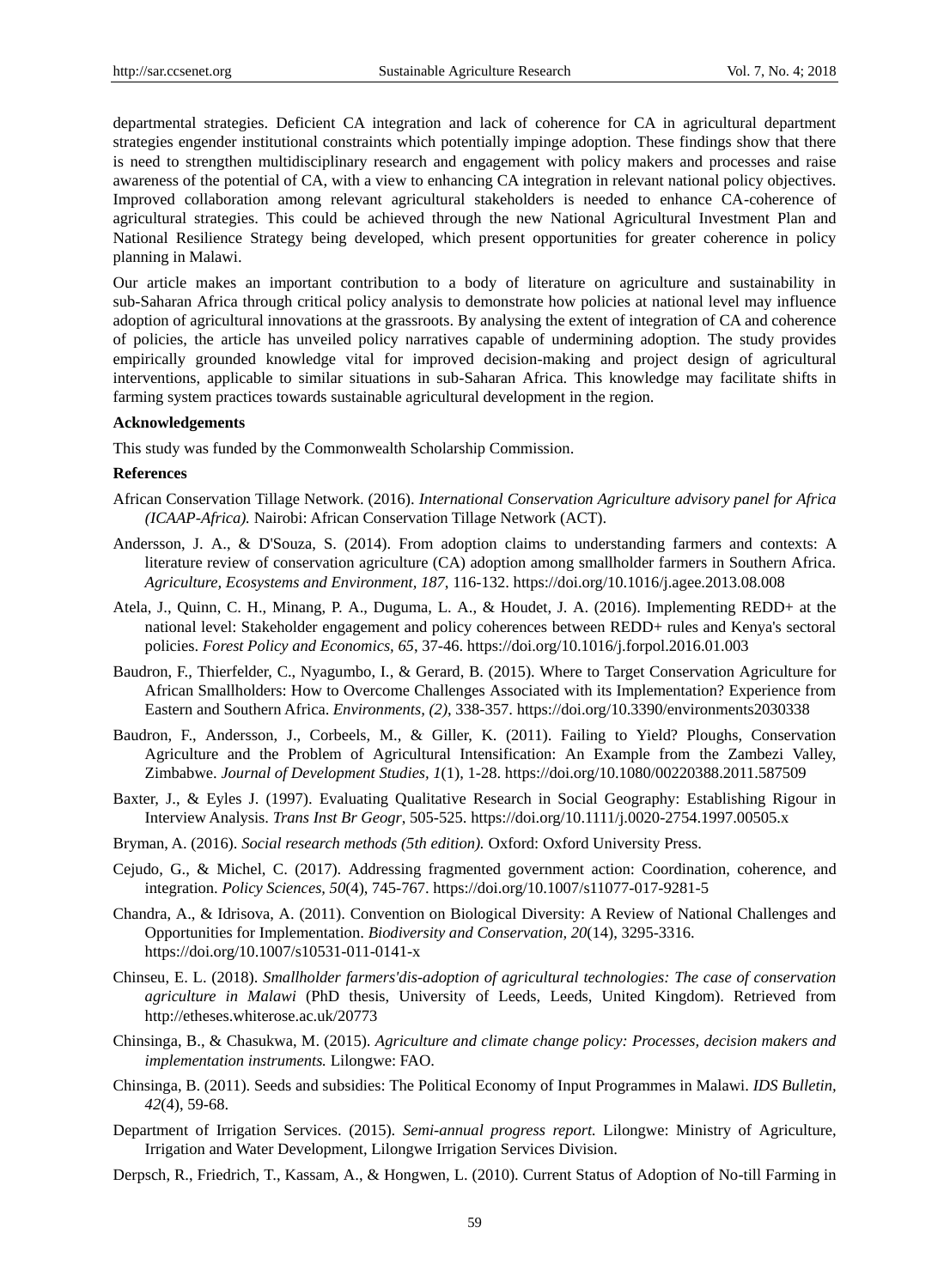the World and Some of its Main Benefits. *Int J Agric & Biol Eng, 3*(1), 1-26. https://doi.org/10.3965/j.issn.1934-6344.2010.01.001-025

- Dixon, J., & Stringer, L. (2015). Towards a Theoretical Grounding of Climate Resilience Assessments for Smallholder Farming Systems in sub-Saharan Africa. *Resources, 4*, 128-154. https://doi.org/10.3390/resources4010128
- Doss, C. R. (2006). Analysing technology adoption using microstudies: limitations, challenges, and opportunities for improvement. *Agricultural Economics, 34*, 207-219. https://doi.org/ 10.1111/j.1574-0864.2006.00119.x
- Dougill, A. J., Whitfield, S., Stringer, L. C., Vincent, K., Wood, B., Chinseu, E. L., … Mkwambisi, D. D. (2017). Mainstreaming Conservation Agriculture in Malawi: Knowledge Gaps and Institutional Barriers. *Journal of Environmental Management, 195*, 25-34. https://doi.org/10.1016/j.jenvman.2016.09.076
- Dyer, J., Stringer, L., Dougill, A., Leventon, J., Nshimbi, M., Chama, F., … Syambungani, S. (2014). Assessing participatory practices in community-based natural resoures management: Experiences in community engagement from southern Africa. *Journal of Environmental Management, 137*, 137-145. https://doi.org/10.1016/j.jenvman.2013.11.057
- England, M., A., Stringer, L., Dougill, A., & Afionis, S. (2018). How do sectoral policies support climate compatible development? An empirical analysis focusing on southern Africa. *Environmental Science and Policy, 79*, 9-15. https://doi.org/10.1016/j.envsci.2017.10.009
- Escobar, A. (1995). *Encountering development: The making and unmaking of the third world.* Princeton: Princeton University Press.
- FAO. (2015). *Conservation Agriculture.* Retrieved from http://fao.org/ag/ca/index.html
- FAO. (2018). *Climate smart agriculture: Natural resource management and policy.* https://doi.org/10.1007/978-3-319-61194-5.
- FAO, IFAD, UNICEF, WFP and WHO. (2017). *The State of food security and nutrition in the World 2017. Building resilience for peace and food security.* Rome: FAO.
- Feder, G., Just, R. E., & Zilberman, D. (1985). Adoption of agricultural innovations in developing countries: A survey. *Economic Development and Cultural Change, 33*(2), 255-297. https://doi.org/10.1086/451461
- Friedrich, T., & Kassam, A. (2009). Adoption of Conservation Agriculture Technologies: Constraints and Opportunities. New Dehli: IVth World Congress on Conservation Agriculture.
- Friedrich, T., Kassam, A., & Taher, F. (2009). *Adoption of Conservation Agriculture and the Role of Policy and Institutional Support. Paper Presented at the International Consultation on No-Till with Soil Cover and Crop Rotation. Kazakhstan, 8-10 July, 2009.* Kazakhstan: FAO.
- Giller, K., Andersson, J., Corbeels, M., Kirkegaard, J., Mortensen, D., Erenstein, O., & Vanlauwe, B. (2015). Beyond Conservation Agriculture. *Frontiers in Plant Science, 6*. https://doi.org/10.3389/fpls.2015.00870
- Glasbergen, P. (1996). Learning to Manage the Environment. In W. Lafferty, & J. Meadowcroft, *Democracy and the Environment Problems and Prospects* (pp. 175-193). Cheltenham: Edward Elgar.
- Glover, D., Sumberg, J., & Andersson, J. (2016). The adoption problem: or why why we still understand so little about technological change in African agriculture. *Outlook on Agriculture, 45*(1), 3-6. https://doi.org/10.5367/oa.2016.0235
- Gomar, J., Stringer, L., & Paavola, J. (2014). Regime Complexes and National Policy Coherence: Experiences in the Biodiversity Cluster. *Global Governance, 20*, 119-145. https://doi.org/10.5555/1075-2846-20.1.119
- Gondwe, T. (2015). Crop livestock integration potentials and priorities for mixed farming systems in Northern Malawi: Agriculture responses to climate change. *3rd Biennial Conservation Agriculture and 1st Climate Smart Agriculture Symposium (26-28 May, 2015).* Lilongwe.
- Hall, A., Mytelka, L., & Oyeyinka, B. (2006). *Concepts and guidelines for diagnostic assessments of agricultural innovation capacity. Working paper series #2006-017.* Maastricht: United Nations University UNU Merit.
- Hay, I. (2010). *Qualitative research methods in human geography.* Oxford: Oxford University Press.
- Kalaba, F., Quinn, C., & Dougill, A. (2014). Policy Coherence and Interplay Between Zambia's Forest, Energy, Agricultural and Climate change Policies and Multilateral Environmental Agreements. *International Environment Agreements: Politics, Law and Economics,13*(4). https://doi.org/10.1007/s10784-013-9236-z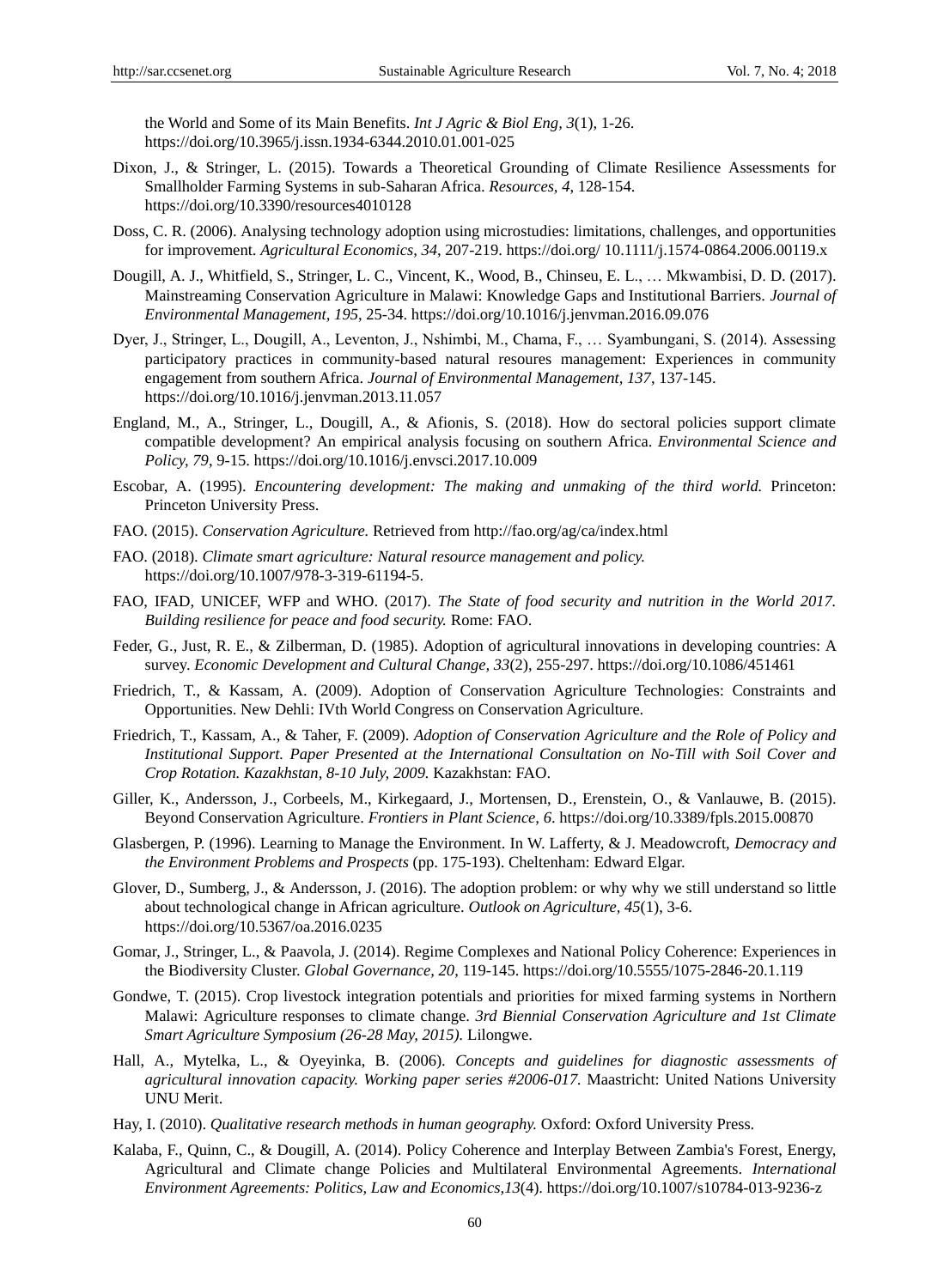- Kaluzi, L., Thierfelder, C., & Hopkins, D. W. (2017). Smalholder farmer innovations and contexts in maize-based conservation agriculture systems in Central Malawi. *Sustainable Agriculture Research, 6*(3), 85-105. https://doi.org/10.5539/sar.v6n3p85
- Kirkegaard, J., Conyers, M., Hunt, J. Kirkby, C., Watt, M., & Rebetzke, G. (2014). Sense and nonsense in conservation agriculture: Principles, pragmatism and productivity in Australian mixed farming systems. *Agriculture, Ecosystems and Environment, 187*, 133-145. https://doi.org/10.1016/j.agee.2013.08.011
- Lasco, R., Cruz, R., Pulhin, J., & Puhlin, F. (2006). *Tradeoff analysis of adaptation strategies for natural resources, water, resources and local institutions in the Phillipines. AIACC Working paper.* Washington DC: AIACC.
- Lipper, L.,Thornton, P., Campbell, B., Baedeker, T., Braimoh, A., Bwalya, M., … Torquebiau, E.F. (2014). Climate-smart agriculture for food security. *Nature Climate Change, 4*, 1068-1072. https://doi.org/10.1038/NCLIMATE2437
- Malawi Government. (2010). *The Agriculture Sector Wide Approach (ASWAp): Malawi's prioritised and harmonised agricultural development agenda.* Lilongwe: Ministry of Agriculture and Food Security.
- Malawi Government. (2012). *Guide to agricultural production and natural resources management.* Lilongwe: Ministry of Agriculture and Food Security.
- Malawi Government. (2016). *National agriculture policy.* Lilongwe: Ministry of Agriculture, Irrigation and Water Development.
- May, P.J., Sapotichne, J., & Workman, S. (2006). Policy coherence and policy domains. *Policy Studies Journal, 34*(3), 381-403. https://doi.org/10.1111/j.1541-0072.2006.00178.x
- Mereu, V., Santini, M., Cervigni, R., Augeard, B., Bosello, F., Scoccimarro, E., ... Valentini, R. (2018). Robust Decision Making for a ClimateResilient Development of the Agricultural Sector in Nigeria. In L. Lipper, N. McCarthy, D. Zilberman, S. Asfaw, & G. Branca, *Climate Smart Agriculture, Natural Resource Management and Policy*. https://doi.org/10.1007/978-3-319-61194-5\_13
- Mloza-Banda, H. R., & Nanthambwe, S. (2010). *Conservation agriculture programs and projects in Malawi: Impacts and lessons. A technical report submitted for the National Conservation Agriculture Task Force Secretariat.* Lilongwe: Department of Land Resources and Conservation.
- Mwase, W., Jumbe, C., Gasc, F.,Owiyo, T., Manduwa, D., Nyaika, J., … Maonga, B. (2014). Assessment of Agricultural Sector Policies and Climate Change in Malawi- The Nexus Between Climate Change Related Policies, Research and Practice. *Journal of Sustainable Development, 7*(6), 195-203. https://doi.org/10.5539/jsd.v7n6p195
- Nanthambwe, S., & Mulenga, N. (1999). *An account of the history of soil and water conservation related agricultural extension in Malawi.* Lilongwe: Department of Land Resources Conservation, Ministry of Agriculture and Food Security.
- National Conservation Agriculture Task Force (NCATF). (2016). *Guidelines for implementing conservation agriculture in Malawi.* Lilongwe: NCATF.
- Nilsson, M., Zamparuti, T., Petersen, J., Nykvist, B. Rudberg, P., & McGuinn, J. (2012). Understanding Policy Coherence: Analytical Framework and Examples of Sector-Environment Policy Interactions in the EU. *Environment Policy and Governance, 22*, 395-423. https://doi.org/10.1002/eet.1589
- Njira, K., & Nabwami, J. (2013). Soil Management Practices that improve Soil Health: Elucidating their Implications on Biological Indicators. *Animal and Plant Sciences, 18*(2), 2750-2760. Retrived from http://www.m.elewa.org/JAPS
- Oberthur, S. (2009). Interplay management: enhancing environmental policy integration among international institutions. *Int Environ Agreements, 9*, 371-391. https://doi.org/10.1007/s10784-009-9109-7
- Oberthur, S., & Gehring, T. (2006). *Institutional interaction in global environmental governance.* Cambridge, MA: The MIT Press.
- Rainwater Harvesting Association of Malawi (RHAM). (2013). *Initiatives and highlights of the Rainwater Harvesting Association of Malawi.* Lilongwe: RHAM.
- Sasakawa Africa Association. (2007). *Sasakawa Global 2000 Malawi report.* Lilongwe: Sasakawa Africa Association.